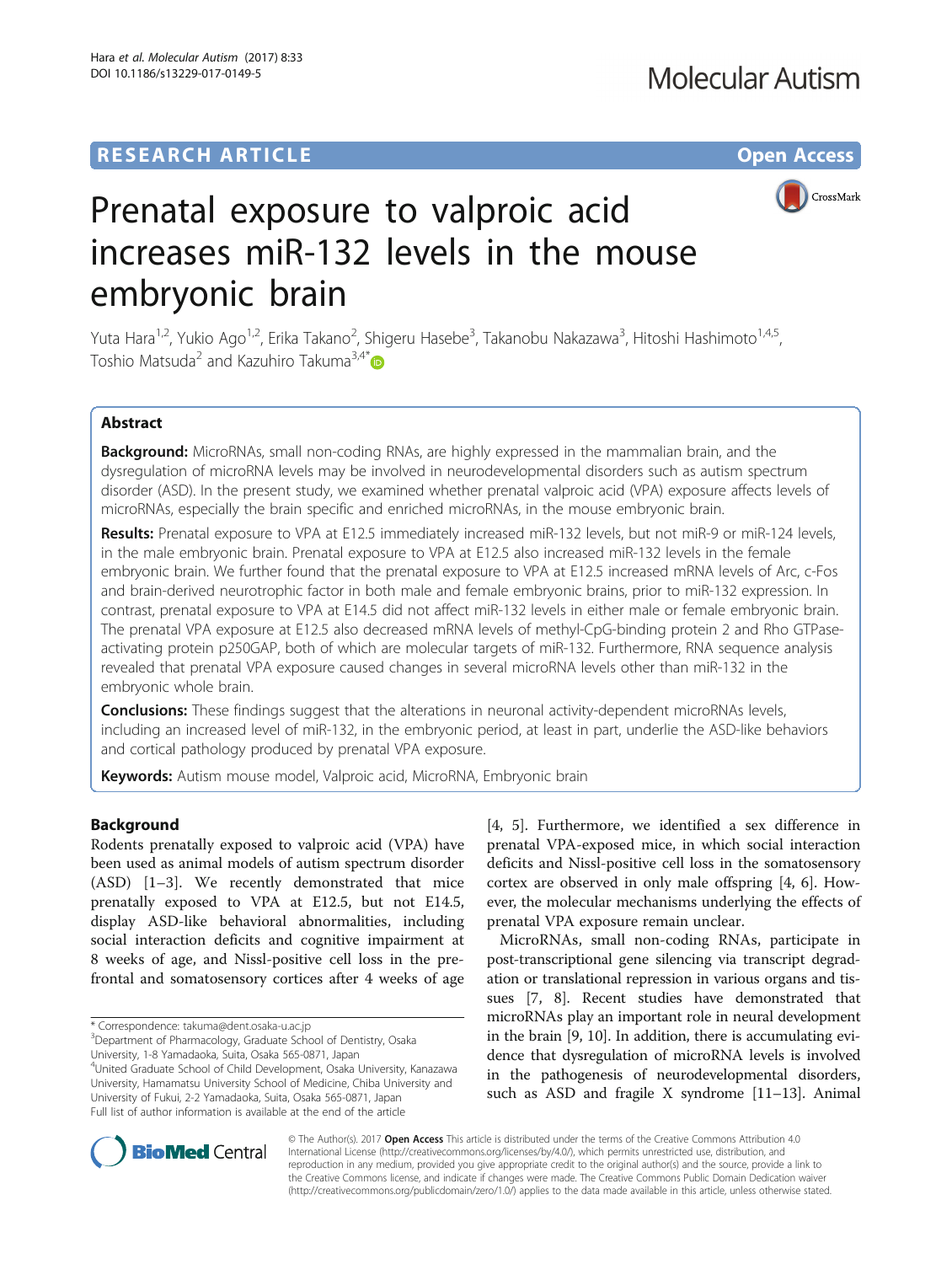studies have revealed a perturbation of microRNA levels in several brain regions in various mouse models of neurodevelopmental disorders, including methyl-CpGbinding protein 2 (MeCP2)-null mice [\[14, 15\]](#page-7-0) and fragile X mental retardation 1 protein (Fmr1) knockout mice [[16](#page-7-0)]. Hence, it is possible that changes in microRNA levels are involved in prenatal VPA-induced ASD-like pathology in mice. Among a variety of microRNAs, miR-132, one of brain enriched microRNAs, is shown to have important roles in the brain, axon, and synaptic development [\[17](#page-7-0)–[21](#page-7-0)]. In addition, it is likely that miR-132 may be committed in onset of psychiatric disorders, such as depression, bipolar disorder, and schizophrenia [\[22](#page-7-0)–[24](#page-7-0)]. Furthermore, it has also been reported that miR-9 and miR-124 are abundant in the brain and are involved in brain development [[17, 25](#page-7-0), [26](#page-7-0)].

In this study, we first investigated whether prenatal VPA exposure affects brain-enriched microRNA levels, miR-9, miR-124, and miR-132 in the male and female mouse embryonic brain. And then, we examined the effects of prenatal VPA exposure on mRNA levels of neuronal activity markers, Arc and c-Fos, brain-derived neurotrophic factor (BDNF) and miR-132 target molecules. Furthermore, we analyzed psychiatric disorder-associated microRNA levels in VPA-exposed embryonic brains by RNA sequencing.

## Methods

## Animals

Eight-week-old male and female ICR (CD1) mice were purchased from Japan SLC Inc. (Hamamatsu, Japan) and were housed in plastic cages  $(28 \times 17 \times 12 \text{ cm})$  under a standard light/dark cycle (12-h light cycle starting at 8:00) at a constant temperature of  $22 \pm 1$  °C. The animals had ad libitum access to food and water, and were handled in accordance with the guidelines established by the Animal Care and Use Committee of the Graduate Schools of Pharmaceutical Sciences and Dentistry, Osaka University, the Guiding Principles for the Care and Use of Laboratory Animals approved by the Japanese Pharmacological Society, and the US National Institutes of Health Guide for the Care and Use of Laboratory Animals. The vaginal smear test was performed according to a previously published method [[27, 28\]](#page-7-0). When a vaginal smear indicated proestrus or early estrus, male and female mice were mated overnight, and the next day was considered gestation day 0.

## Drug administration

The pregnant mice were intraperitoneally injected with either 500 mg/kg VPA (Sigma-Aldrich, St. Louis, MO, USA) or saline on E12.5 [[4](#page-7-0)–[6, 27, 28\]](#page-7-0). VPA was dissolved in 0.9% NaCl solution (Otsuka Pharma. Co., Tokushima, Japan), and the volume of injection was 10 ml/kg. All animals were returned to their home cages

immediately after the injection and left undisturbed until assessment.

#### Social interaction test

The social interaction test was carried out as previously described [\[4, 28](#page-7-0)]. Briefly, 60 min after the habituation, intruder mouse was entered into the cage. Sniffing behaviors of the test mouse to the intruder mouse was measured manually. This test was performed at 10:00– 14:00.

## Sex determination

The tail of each embryo or pup was cut and transferred to a 1.5-mL microfuge tube, and 50 mM NaOH was added and heated at 95 °C for 30 min. After heating, 1 M Tris-HCl (pH 8.0) was added to each tube, and genomic DNA was subsequently extracted and used for PCR amplification. Briefly, a 0.5-μL aliquot of genomic DNA was added to the reaction mixture containing 0.625 U rTaq DNA polymerase (TOYOBO Co., Ltd., Osaka, Japan),  $10 \times$  buffer (Mg<sup>+</sup>-free) (TOYOBO), 25 mM MgCl<sub>2</sub> (TOYOBO), 2 mM dNTPs (TOYOBO), and 10 μM PCR primers. The sequences of the PCR primers are as follows: Sry primers, 5'-TCAAGCGCCC-CATGAATGCATT-3′ (forward) and 5′-ATATTTA-TAGTTTGGGTATTTCTC-3′ (reverse) [\[29](#page-8-0)]; Myogenin primers, 5′-TTACGTCCATCGTGGACAGC-3′ (forward) and 5′-GCTGGGTGTTAGTCTTA-3′ (reverse) [[30\]](#page-8-0). The reaction was initially heated at 94 °C for 10 min, followed by 40 cycles of 94 °C for 20 s, 53 °C for 20 s and 74 °C for 1 min. Thermocycling was performed on a TaKaRa PCR Thermal Cycler Dice (Takara Bio Inc., Otsu, Japan). The sizes of the amplified PCR products are 209 bp  $(Sry)$  and 246 bp  $(Myogenin)$ . The products were separated on 2% agarose gels, and the bands were visualized with an UV transilluminator (WiseUv WUV-M20; Atto Co., Tokyo, Japan) and detected by a lightcapture cooled CCD camera system (AE-6981; Atto Co.).

#### Real-time PCR

Total RNA, including microRNA, was isolated from the whole brain (E12–13) of each embryo or the cerebral cortex (E18 and P1) of each pup using the miRNeasy Mini Kit (Qiagen, Hilden, Germany), and concentration was determined using the NanoDrop ND-1000 spectrophotometer (Thermo Scientific, Wilmington, DE, USA). cDNA synthesis was performed using the miScript II RT Kit (Qiagen). Real-time quantitative PCR was performed with a CFX96 Real-Time PCR Detection System (Bio-Rad, Hercules, CA, USA) using the miScript SYBR Green PCR Kit (Qiagen). All data were normalized to GAPDH and expressed as mRNA relative change, as described previously [[31](#page-8-0)–[33](#page-8-0)]. The following primers were used: 5′-GAAGGAGTTTCTGCAATACAGTGA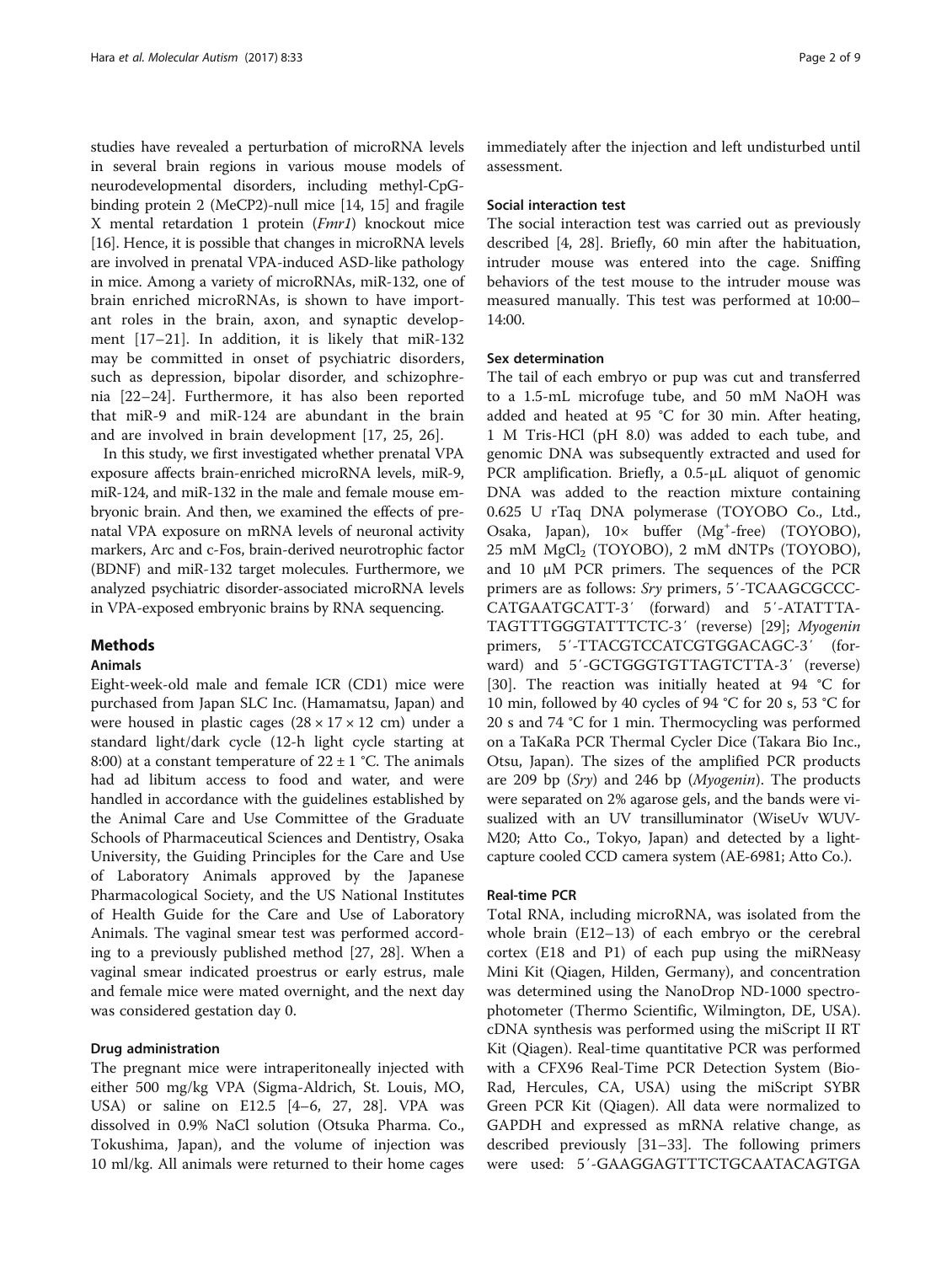G-3′ (forward) and 5′-ACATACTGAATGATCTCCTC CTCCT-3′ (reverse) for Arc; 5′-CCCATCCTTACG-GACTCCC-3′ (forward) and 5′-GAGATAGCTGCTC-TACTTTGCC-3′ (reverse) for c-Fos; 5′-GATGCCGC AAACATGTCTATGA-3′ (forward) and 5′-TAATACTG TCACACACGCTCAGCTC-3′ (reverse) for BDNF; 5′- TGACTTCACGGTAACTGGGA-3′ (forward) and 5′-T TTCACCTGAACACCTTCTGATG-3′ (reverse) for MeCP2; 5′-TTGAAGTGCCCCAGGTTCTT-3′ (forward) and 5′-TATATCCCATCCACAATGCCATAC-3′ (reverse) for p250GAP; 5′-GGCAAATTCAACGGCA-CAGT-3′ (forward) and 5′-AGATGGTGATGGGC TTCCC-3′ (reverse) for GAPDH. Determination of miR-9, miR-124 and miR-132 levels was performed using miScript Primer Assays (Qiagen).

#### RNA sequence

RNA sequence analysis was carried out as previously described [\[34](#page-8-0)] with minor modifications. Total RNA, including microRNA, was isolated from the whole brain of each embryo of each pup using the miRNeasy Mini Kit (Qiagen) according to the manufacturer's instructions. Equal amounts of total RNAs from each embryo were combined and sequenced using the Illumina HiSeq2500/4000 system (BGI, Beijing, China). The generated fastq files were subjected to quality control. Subsequently, the reads were aligned to Rfam and Genbank. The gene expression levels were measured based on transcripts per million (TPM). We compared the gene expression levels between the VPA- and salinetreated male embryonic brain. The false discovery rate (FDR) was used to correct for multiple testing. The significance level was set at FDR < 0.05.

#### Statistical analysis

All data are expressed as the mean ± standard error of the mean (S.E.M.). Statistical analyses of the experimental data were carried out using Prism 5 for Win (Graph-Pad Software, San Diego, CA, USA). The significance level of differences was determined using unpaired t test or two-way analysis of variance (ANOVA) followed by post hoc Bonferroni's multiple comparison test. The criterion for statistical significance was  $P < 0.05$ .

## Results

We examined the effect of prenatally VPA exposure on social behaviors in new-born mice. At 3 weeks of age, the VPA-treated mice displayed social interaction deficits [sniff duration (sec): prenatal saline,  $58.4 \pm 6.4$ ; prenatal VPA,  $34.5 \pm 6.6$ ;  $p < 0.05$  analyzed by unpaired t test;  $n = 10$ /group].

We measured the levels of miR-9, miR-124 and miR-132, brain-enriched microRNAs, in the whole brain of male mouse embryos at E12.5, 6 h after VPA exposure. The VPA exposure caused an approximately 2.5-fold increase in miR-132 levels, but it did not affect the levels of miR-9 or miR-124 ( $n = 5/$ group, Fig. 1).

We previously found sex differences in social behavior and Nissl-positive cell numbers in the somatosensory cortex in mice prenatally exposed to VPA at E12.5 [\[4, 6](#page-7-0)]. Therefore, we measured changes in miR-132 levels in the brains of male and female embryos after prenatal VPA exposure at E12.5 (Fig. [2](#page-3-0)). In the male embryonic brain, two-way ANOVA revealed significant main effects of drug  $(F_{1,55} = 64.3, P < 0.0001)$  and time  $(F_{7,55} = 6.9, P < 0.0001)$ , and a significant interaction between both effects  $(F<sub>7.55</sub> =$ 6.9,  $P < 0.0001$ ). A post hoc Bonferroni's multiple comparison test showed a significant increase in miR-132 levels at 2 h after VPA exposure, and the increase was sustained for at least 24 h after the exposure (1, 2, 12, 18, and 24 h,  $n = 4$ /group; 6 h,  $n = 5$ /group; 6 d,  $n = 6$ /group; 9 d,  $n = 4$ – 5/group; Fig. [2a](#page-3-0)). In comparison, in the female embryonic brain, prenatal VPA exposure increased miR-132 levels 6– 18 h after the injection (main effects of drug  $[F<sub>1,55</sub> = 54.6,$  $P < 0.0001$ ] and time  $[F_{7,55} = 7.1, P < 0.0001]$ ; interaction:  $F_{7,55} = 7.1$ ,  $P < 0.0001$ ; 1, 2, 12, 18 and 24 h,  $n = 4$ /group; 6 h,  $n = 5$ /group; 6 d,  $n = 6$ /group; 9 d,  $n = 4-5$ /group; Fig. [2b](#page-3-0)).

There are several studies indicating that the expression of miR-132 is induced in a neuronal activity-dependent manner [\[35](#page-8-0), [36](#page-8-0)]. We next measured changes in mRNA

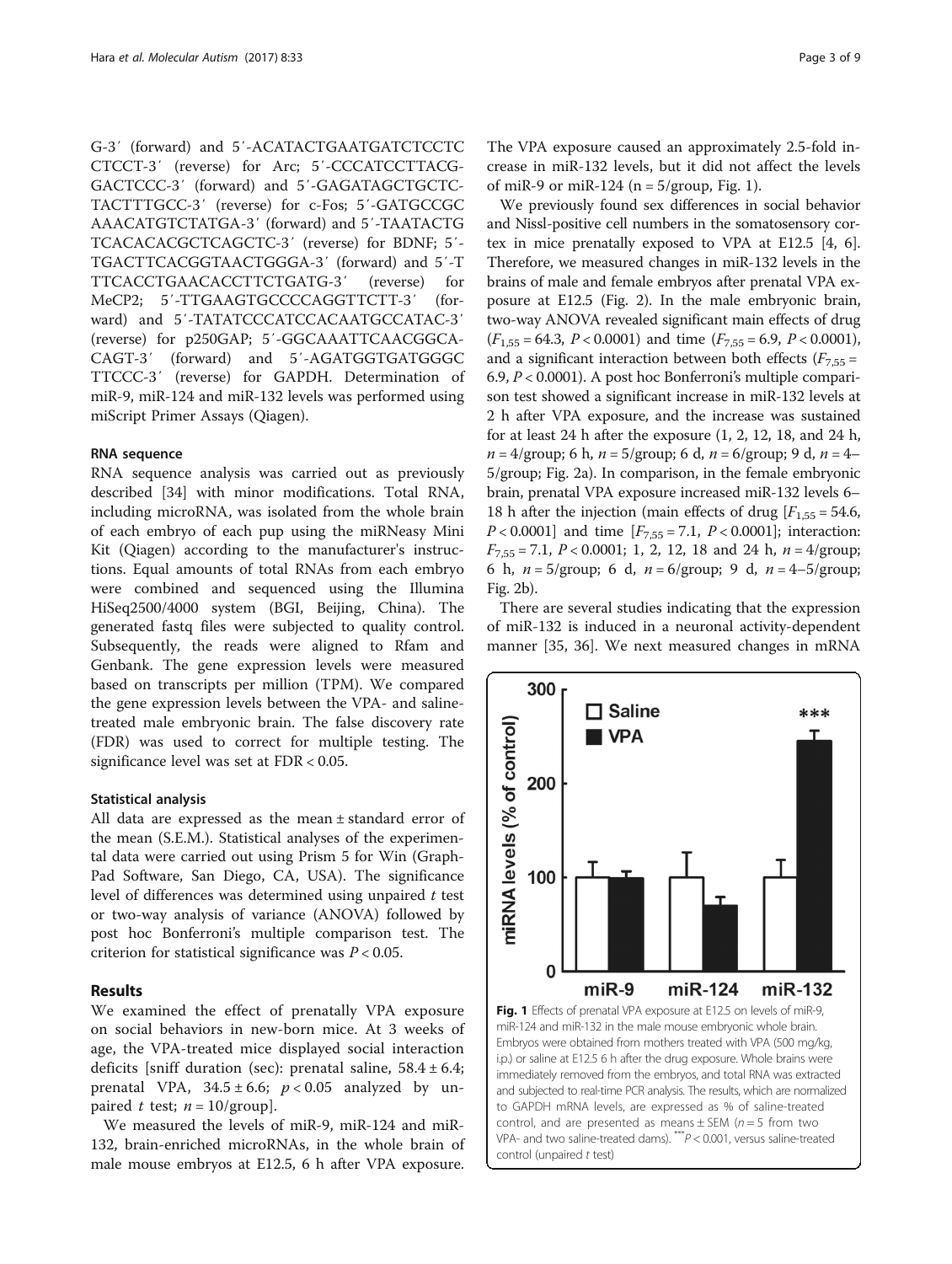<span id="page-3-0"></span>

with VPA (500 mg/kg, i.p.) or saline at E12.5, and the embryos were removed at the indicated time after the drug exposure. Whole brains (E12–13) or cerebral cortex (E18 and P1) were immediately removed from the embryos or pups, and total RNA was extracted and subjected to real-time PCR analysis. The sex of each embryo was determined by PCR. a: Male; b: Female. The results, which are normalized to GAPDH mRNA levels, are expressed as % of saline-treated control, and are presented as means  $\pm$  SEM (1 h, n = 4 from one VPA- and two saline-treated dams; 2 h, n = 4 from three VPAand two saline-treated dams; 6 h,  $n = 5$  from two VPA- and two saline-treated dams; 12, 18, and 24 h,  $n = 4$  from two VPA- and two saline-treated dams; 6 days, n = 6 from three VPA- and three saline-treated dams; 9 days, n = 4–5 from four VPA- and two saline-treated dams).  $^*P$  < 0.05,  $^*P$  < 0.01,<br>\*\*\*P < 0.001, versus saline-treated control (two-way ANOVA followe

levels of neuronal activity markers, Arc and c-Fos, and BDNF in the embryonic brains after VPA exposure. In Arc mRNA levels, two-way ANOVA revealed a significant main effect of drug ( $F_{1,18} = 5.8$ ,  $P < 0.05$ ) in female, but not male  $(F_{1,18} = 3.2, P > 0.05)$ , and no main effect of time (male,  $F_{2,18} = 3.4$ ,  $P > 0.05$ ; female,  $F_{2,18} = 2.6$ ,  $P > 0.05$ ) and no interaction between both effects (male,  $F_{2,18} = 3.4$ ,  $P > 0.05$ ; female,  $F_{2,18} = 2.6$ ,  $P > 0.05$ ). A post hoc Bonferroni's multiple comparison test showed a significant increase in Arc mRNA levels in the male and female embryonic brains at 2 h after the prenatal VPA exposure  $(n = 4$ /group; Fig. [3](#page-4-0), *left*). In c-Fos mRNA levels, two-way ANOVA revealed a significant main effect of drug (male,  $F_{1,18} = 88.6$ ,  $P < 0.0001$ ; female,  $F_{1,18} = 35.0$ ,  $P < 0.0001$ ), but no main effect of time (male,  $F_{2,18} = 1.7$ ,  $P > 0.05$ ; female,  $F_{2,18} = 0.78$ ,  $P > 0.05$ ) and no interaction between both effects (male,  $F_{2,18} = 1.7$ ,  $P > 0.05$ ; female,  $F_{2,18} = 0.78$ ,  $P > 0.05$ ). A post hoc Bonferroni's multiple comparison test showed a significant increase in c-Fos mRNA levels in the male and female embryonic brains at 1– 6 h after the prenatal VPA exposure  $(n = 4/\text{group})$ Fig. [3](#page-4-0), middle). In BDNF mRNA levels, two-way ANOVA revealed significant main effects of drug (male,  $F_{1,24} = 95.6$ ,  $P < 0.0001$ ; female,  $F_{1,24} = 86.2$ ,  $P <$ 0.0001) and time (male,  $F_{3,24} = 16.5$ ,  $P < 0.0001$ ; female,  $F_{3,24} = 15.8$ ,  $P < 0.0001$ ), and a significant interaction between both effects (male,  $F_{3,24} = 16.5$ ,  $P <$ 0.0001; female,  $F_{3,24} = 15.8$ ,  $P < 0.0001$ ). A post hoc Bonferroni's multiple comparison test showed a significant increase in BDNF mRNA levels in the male and female embryonic brains at 1–6 h and 2–6 h, respectively, after the prenatal VPA exposure  $(n = 4)$ group; Fig. [3](#page-4-0), right).

We previously demonstrated that mice prenatally exposed to VPA at E14.5 do not display behavioral or cortical morphological abnormalities at 8 weeks of age [[4\]](#page-7-0). Thus, we examined the effects of VPA exposure at E14.5 on miR-132 levels in both male and female embryonic mouse brain, and found that it had no effect (main effects of drug  $[F_{1,12} = 1.4, P > 0.05]$  and sex  $[F_{1,12} = 0.63,$  $P > 0.05$ ; interaction:  $F_{1,12} = 0.63$ ,  $P > 0.05$  by two-way ANOVA;  $n = 4$ /group, Fig. [4\)](#page-4-0).

MeCP2 and p250GAP are targets of miR-132 [\[37, 38](#page-8-0)]. In this study, we examined the effects of prenatal VPA exposure at E12.5 on mRNA levels of these molecules (Fig. [5\)](#page-5-0). In MeCP2 mRNA levels, two-way ANOVA revealed a significant main effect of drug  $(F_{1,12} = 24.4,$  $P < 0.001$ ), but no main effect of sex  $(F_{1,12} = 0.049,$  $P > 0.05$ ) and no interaction between both effects  $(F_{1,12} = 0.049, P > 0.05)$ . A post hoc Bonferroni's multiple comparison test showed a significant reduction in MeCP2 mRNA levels at 6 h after the prenatal VPA exposure  $(n = 4/\text{group}; \text{Fig. 5a})$ . In p250GAP mRNA levels, two-way ANOVA revealed a significant main effect of drug  $(F_{1,24} = 25.4, P < 0.0001)$ , but no main effect of sex ( $F_{1,24} = 0.63$ ,  $P > 0.05$ ) and no interaction between both effects  $(F_{1,24} = 0.63, P > 0.05)$ . A post hoc Bonferroni's multiple comparison test showed a significant reduction in p250GAP mRNA levels at 24 h after the prenatal VPA exposure  $(n = 7/\text{group})$ Fig. [5b](#page-5-0)). In contrast, there were no change in mRNA levels of MeCP2 and p250GAP in the cerebral cortex of P1 pups (MeCP2: male pups from saline-treated dams,  $100.0 \pm 6.5$ ; male pups from VPA-treated dams,  $105.7 \pm 5.2$ ; female pups from saline-treated dams,  $100.0 \pm 4.0$ ; female pups from VPA-treated dams,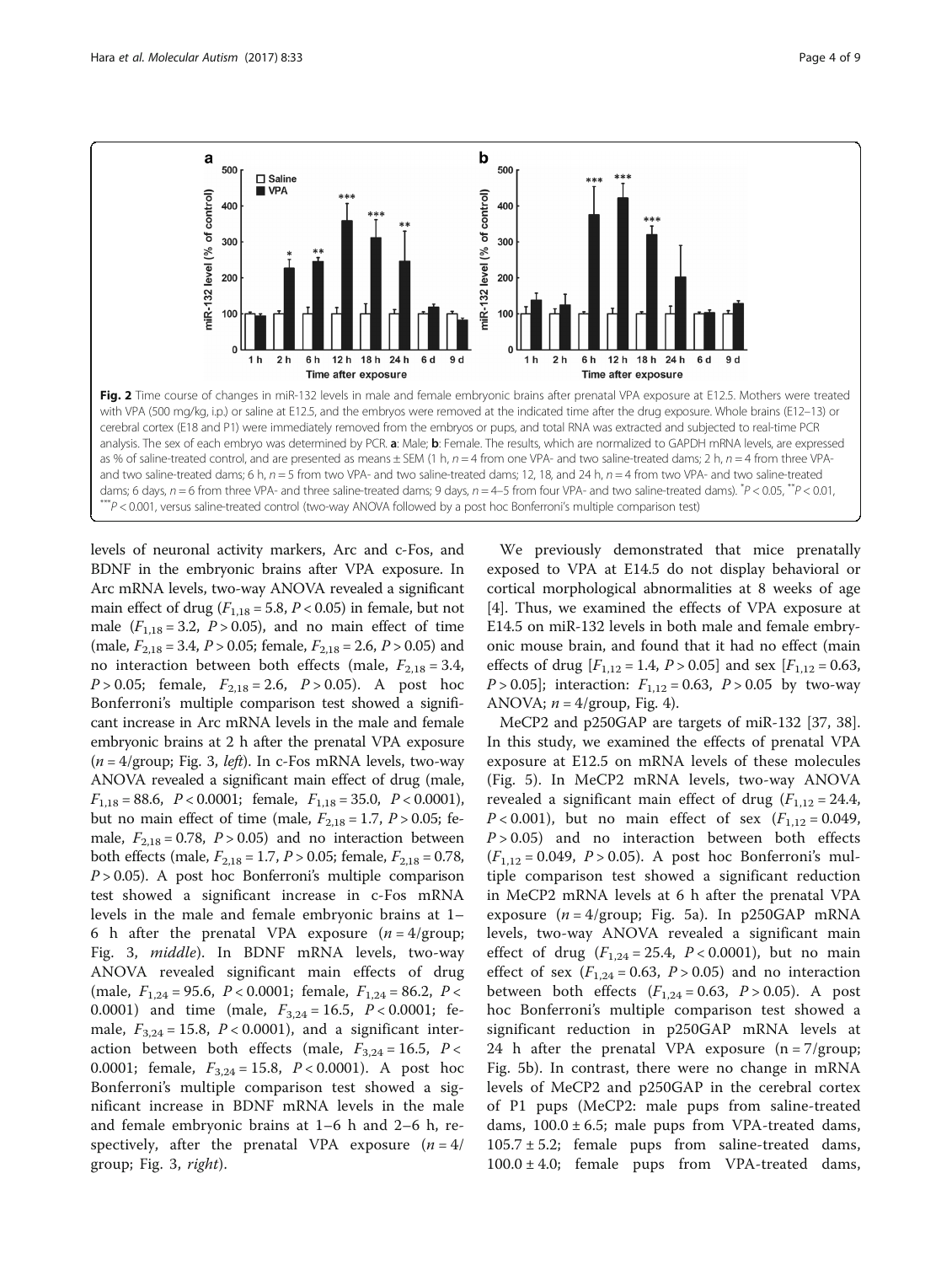<span id="page-4-0"></span>



at E12.5, 6 h after the drug exposure, and whole brains were immediately removed from the embryos. Total RNA was extracted from the brains and subjected to real-time PCR analysis. The results, which are normalized to GAPDH mRNA levels, are expressed as % of salinetreated control, and are presented as means  $\pm$  SEM ( $n = 4$  from two VPA and one saline-treated dams)

102.7 ± 4.8; main effects of drug  $[F_{1,14} = 0.62, P > 0.05]$ and sex  $[F_{1,14} = 0.076, P > 0.05]$ ; interaction:  $F_{1,14} =$ 0.076,  $P > 0.05$ ; analyzed with two-way ANOVA;  $n =$ 4–5/group; p250GAP: male pups from saline-treated dams,  $100.0 \pm 11.6$ ; male pups from VPA-treated dams,  $93.8 \pm 5.8$ ; female pups from saline-treated dams,  $100.0 \pm 3.7$ ; female pups from VPA-treated dams,  $103.2 \pm 8.0$ ; main effects of drug  $[F_{1,14} = 0.032]$ ,  $P < 0.0001$ ] and sex  $[F_{1,14} = 0.30, P > 0.05]$ ; interaction:  $F_{1,14} = 0.30$ ,  $P > 0.05$ ; analyzed with two-way ANOVA;  $n = 4-5/$ group).

We finally measured changes in microRNA levels in the embryonic brains after VPA exposure by RNA sequencing (Table [1\)](#page-5-0). The prenatal VPA exposure at E12.5 caused changes in a number of psychiatric disordersrelated microRNA levels including an increase in miR-132 level. It is noteworthy that RNA sequence analysis displayed no significant difference in miR-9 and miR-124 levels by the VPA exposure.

## **Discussion**

MicroRNAs have important roles in neuronal and brain development [\[39](#page-8-0)–[42\]](#page-8-0), and studies suggest that dysregulation of microRNAs contributes to neurodevelopmental disorders [[11](#page-7-0)–[13](#page-7-0)]. Xu et al. [\[43\]](#page-8-0) showed that the Fragile X protein family member FXR1P regulates the levels of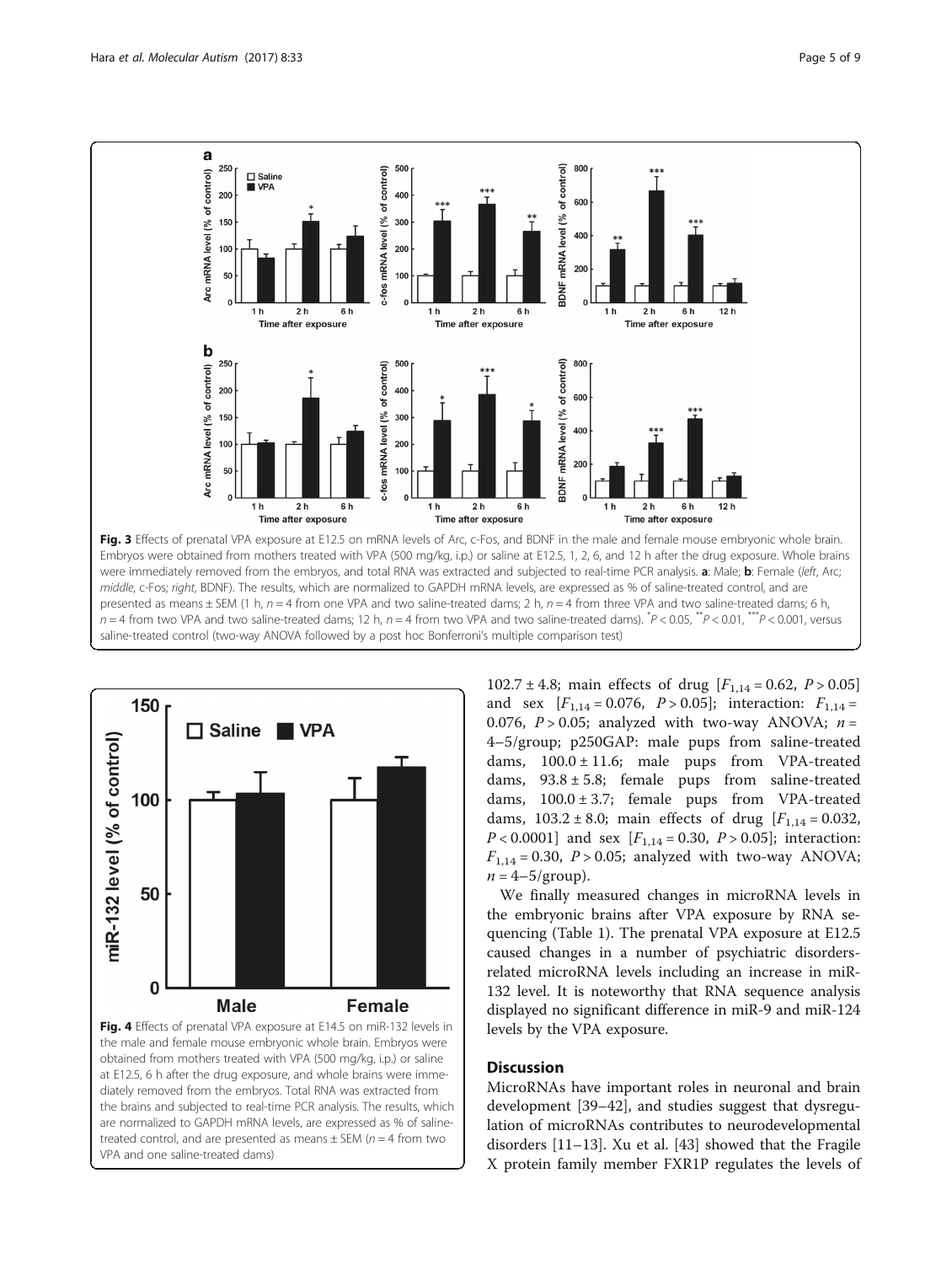<span id="page-5-0"></span>

| <b>Table 1</b> Differentially expressed miRNAs, which are associated |
|----------------------------------------------------------------------|
| with psychiatric disorders [13], between VPA- and saline-            |
| exposed embryos in the whole brain                                   |

| Name              | log <sub>2</sub> Ratio (VPA/Sal) | <b>FDR</b>   |
|-------------------|----------------------------------|--------------|
| mmu-miR-15a-5p    | 1.76                             | 1.86E-05     |
| mmu-miR-15b-5p    | $-3.20$                          | 2.41E-41     |
| mmu-miR-16-2-3p   | $-1.85$                          | 7.20E-163    |
| mmu-miR-23b-5p    | $-1.30$                          | 2.75E-04     |
| mmu-miR-24-3p     | $-1.29$                          | 6.11E-134    |
| mmu-miR-30e-5p    | 2.55                             | Nearly zero  |
| mmu-miR-34a-3p    | 9.68                             | $9.53E - 04$ |
| mmu-miR-92b-5p    | $-1.12$                          | Nearly zero  |
| mmu-miR-93-3p     | 1.34                             | 4.00E-134    |
| mmu-miR-96-5p     | 4.94                             | 1.17E-170    |
| mmu-miR-132-5p    | 1.31                             | 3.50E-06     |
| mmu-miR-146a-5p   | 1.95                             | $2.18E - 63$ |
| mmu-miR-146b-3p   | $-1.26$                          | Nearly zero  |
| mmu-miR-152-3p    | 1.45                             | Nearly zero  |
| mmu-miR-181c-5p   | $-1.05$                          | 8.13E-08     |
| mmu-miR-219a-2-3p | 1.02                             | 1.53E-276    |
| mmu-miR-346-3p    | $-1.31$                          | $4.94E - 12$ |
| mmu-miR-363-5p    | $-2.09$                          | 2.88E-29     |
| mmu-miR-455-5p    | $-2.72$                          | 3.06E-238    |
| mmu-miR-494-3p    | 1.04                             | 6.20E-55     |

Pregnant mice were treated with VPA (500 mg/kg, i.p.) or saline on gestation days 12.5. At 12 h after the drug exposure, the whole brains were immediately removed from male embryos, total RNA was extracted, and then miRNA expression was analyzed by RNA sequencing ( $n = 3$  from two VPA- and two saline-treated dams)

brain-specific miR-9 and miR-124. Abu-Elneel et al. [[44](#page-8-0)] reported that miR-132 levels are downregulated in ASD postmortem brain. In addition, Lyu et al. [[45](#page-8-0)] recently demonstrated that miR-132 inhibits the expression of MeCP2, mutations in which lead to Rett syndrome and autism. However, it is not known whether microRNAs play a pathogenic role in mouse models of VPA. Therefore, in the present study, we examined the effect of prenatal VPA on the levels of microRNAs in mouse embryonic brain. We found that prenatal VPA exposure at E12.5 increased miR-132 levels, but not miR-9 or miR-124 levels, in the male mouse embryonic brain. We also found that prenatal VPA exposure at E14.5 did not affect miR-132 levels. These results, taken together with the previous finding that prenatal VPA exposure at E12.5, but not E14.5, causes ASD-like behavioral abnormalities [\[4\]](#page-7-0), suggest that dysregulation of miR-132 is involved in the pathogenesis of prenatal VPA exposureinduced ASD in the mouse.

Prenatal VPA-exposed mice show abnormal behaviors. Decreases in ultrasonic vocalization and olfactory motivation are reported at postnatal 8 to 10 days [\[46, 47](#page-8-0)], and social interaction deficits and cognitive impairment are observed at 8 weeks old [\[4](#page-7-0), [5\]](#page-7-0). The present study shows that the decrease in social interaction is also observed at 3 weeks old. These observations suggest that alteration of psychiatric disorder-associated microRNAs including miR-132 may contribute to the behavioral phenotypes, although the exact relationship among abnormal behaviors is not known.

We previously identified sex differences in social behavior and somatosensory cortical morphology in mice exposed to VPA prenatally [[4, 6\]](#page-7-0). In the present study, miR-132 levels were increased by the exposure to VPA in both male and female embryonic brains, although at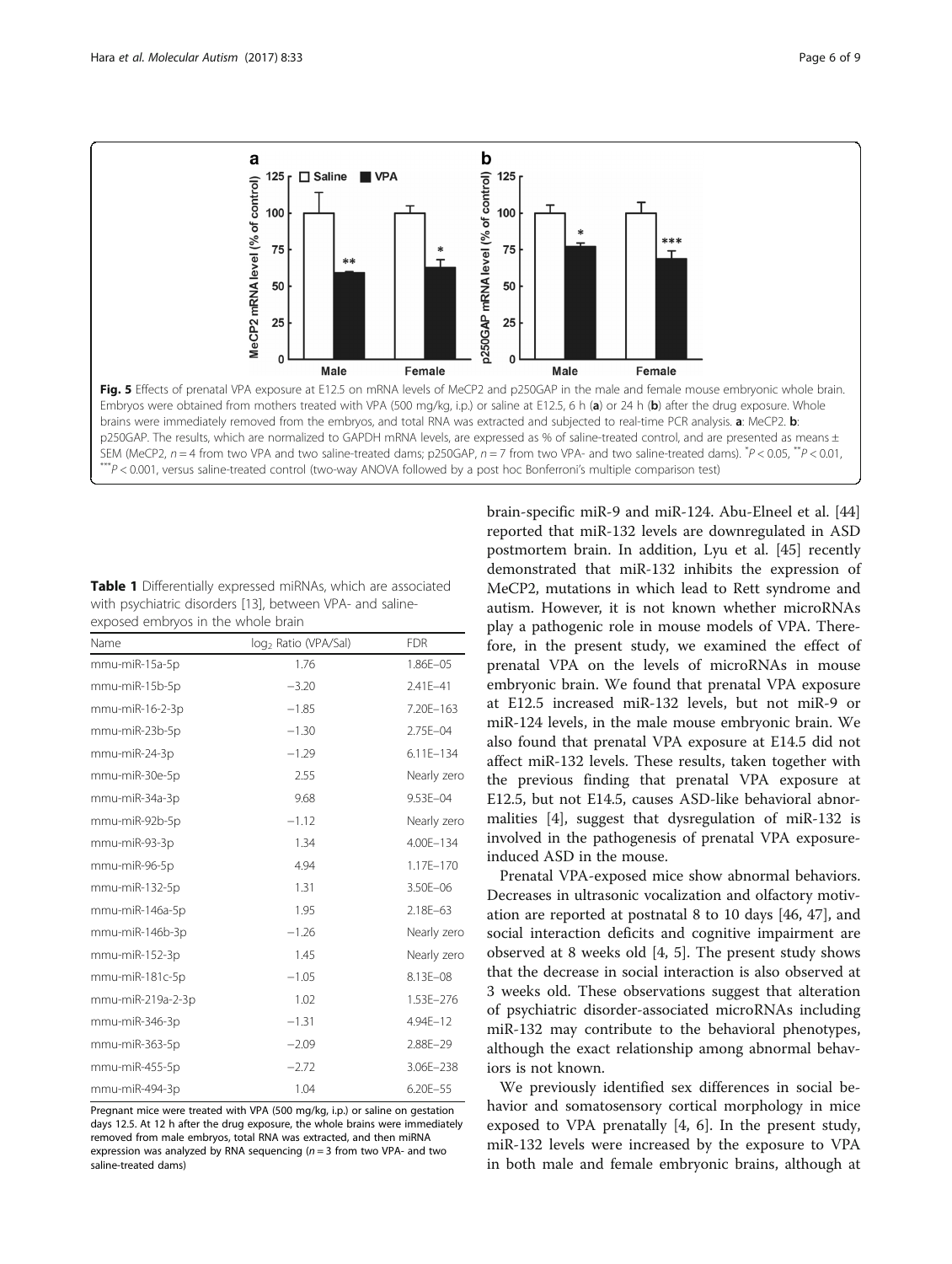2 h, miR-132 levels were increased in males, but not yet in females. While the significance of the sex difference in the time course of the VPA-induced increase in miR-132 expression is not known, it is unlikely that dysregulation of miR-132 is related to sex differences in behavior or brain morphology.

Several studies have demonstrated that the expression of miR-132 is increased by neuronal activation [[35](#page-8-0), [36](#page-8-0)]. In this study, we found that prenatal VPA exposure increased mRNA levels of neuronal activity markers c-Fos and Arc 1–6 h and 2 h after the exposure, respectively. In addition, increase in miR-132 levels was observed in male and female embryonic brain at 2–24 and 6–18 h, respectively, after the exposure. These findings suggest that the VPA exposure-mediated neuronal activation induces an expression of miR-132. Moreover, it has also been indicated that BDNF induces miR-132 expression [[37, 48, 49\]](#page-8-0). In this study, we found that prenatal VPA exposure caused an increase in BDNF mRNA levels in male and female embryonic brain at 1 and 2 h, respectively, after the exposure. It is likely that the sex difference in the time course of miR-132 levels in mouse embryos is due to BDNF mRNA levels. In contrast, the increase in BDNF mRNA levels lasted for 6 h and returned to control levels at 12 h, while the increase in miR-132 levels was sustained for at least 24 and 18 h, in male and female, respectively. Therefore, in addition to BDNF, other factors may be involved in the regulation of miR-132 levels, especially prolonged miR-132 increase. On the other hand, the plasma elimination half-life of VPA has been shown as 10–16 h [\[50\]](#page-8-0) and 12–16 h [\[51](#page-8-0)]. Thus, although the exact mechanisms underlying prolonged miR-132 increase remain unclear, the length of half-life of VPA may be related to its persistency.

Several mRNAs are validated as targets of miR-132 [[52\]](#page-8-0). Among them, MeCP2 and the Rho GTPaseactivating protein p250GAP have been studied extensively and have been found to have key roles in neural development and dendritic spine function [[53](#page-8-0)–[57](#page-8-0)]. Nguyen et al. [[58\]](#page-8-0) suggested a critical role for MeCP2 in the maintenance of mature neuronal networks during brain development. Rietveld et al. [[59\]](#page-8-0) reported that layer V pyramidal neurons containing a MeCP2 mutation have a reduced basal dendritic length and fewer branch points compared with wild-type neurons. Furthermore, it has been demonstrated that miR-132 mediated suppression of p250GAP plays a key role in dendritic plasticity [\[18](#page-7-0)] and hippocampal synaptogenesis [[60\]](#page-8-0). In line with this observation, we found that prenatal VPA exposure at E12.5 reduced MeCP2 and p250GAP mRNA levels in the embryonic brain. Furthermore, we previously demonstrated that prenatal VPA causes a reduction in dendritic spine density in the prefrontal cortex and hippocampus [[5](#page-7-0), [28](#page-7-0)] and results in

delayed maturation of primary cortical neurons prepared from mouse embryonic brains [[61](#page-8-0)]. Moreover, recent study revealed that PX-RICS (also called as p250GAP) deletion caused various ASD-like behavioral abnormalities in mice [\[62\]](#page-8-0). Therefore, it is likely that the VPA-induced changes in microRNA levels, especially the increase in miR-132 levels, lead to the disruption of spinogenesis and neuronal maturation followed by the behavioral changes.

RNA sequence analysis revealed that the prenatal VPA exposure altered expression of a number of psychiatric disorder-associated microRNAs [\[63](#page-8-0)–[65\]](#page-8-0) including miR-132 in the mouse embryonic brain 12 h after the exposure. This suggests that other microRNAs other than miR-132 also play a key role in the expression of ASD-like behavioral abnormalities in the VPA-exposed mice. In this study, we did not perform behavioral analysis in the pups, but we found that the VPA-treated mice displayed social interaction deficits at 3 weeks of age. Therefore, the current study suggests that alterations of psychiatric disorder-associated microRNAs may result in the abnormal behaviors after weaning in VPA-treated mice, although it is not known they are involved in the behaviors in the pups.

## Conclusions

Prenatal VPA exposure at E12.5 increased miR-132 level, but not miR-9 and miR-124 levels, in mouse embryonic brain. The prenatal VPA exposure also caused increases in mRNA levels of c-Fos, Arc, and BDNF in both male and female embryonic brain. In addition, we demonstrated that the VPA exposure deceased mRNA levels of miR-132 target molecules. Furthermore, RNA sequence analysis revealed alterations of microRNA levels after the VPA exposure. These findings suggest that the neuronal activity-dependent changes in microRNA levels, including an increased level of miR-132, in the embryonic period are involved in the prenatal VPAmediated ASD-like neuropathology and behavioral abnormalities.

#### Abbreviations

ASD: Autism spectrum disorder; BDNF: Brain-derived neurotrophic factor; FDR: False discovery rate; MeCP2: Methyl-CpG-binding protein 2; VPA: Valproic acid

#### Acknowledgements

Not applicable.

#### Funding

This study was supported in part by JSPS KAKENHI [JP13J05359 (YH), JP25460099 (YA), JP26293020 (HH), JP26670122 (HH), JP15H01288 (HH), and JP16K15126 (KT)], the Neuropsychiatry Drug Discovery Consortium established by Dainippon Sumitomo Pharma Co., Ltd. (Japan) with Osaka University (TM, HH), Dainippon Sumitomo Pharma Joint Research Fund (KT), Uehara Memorial Foundation (Japan) (KT), Takeda Science Foundation (Japan) (YA), Research Foundation for Pharmaceutical Sciences (Japan) (YA), the JSPS Program for Advancing Strategic International Networks to Accelerate the Circulation of Talented Researchers (S2603; HH), and the SRPBS and Brain/MINDS from AMED (HH).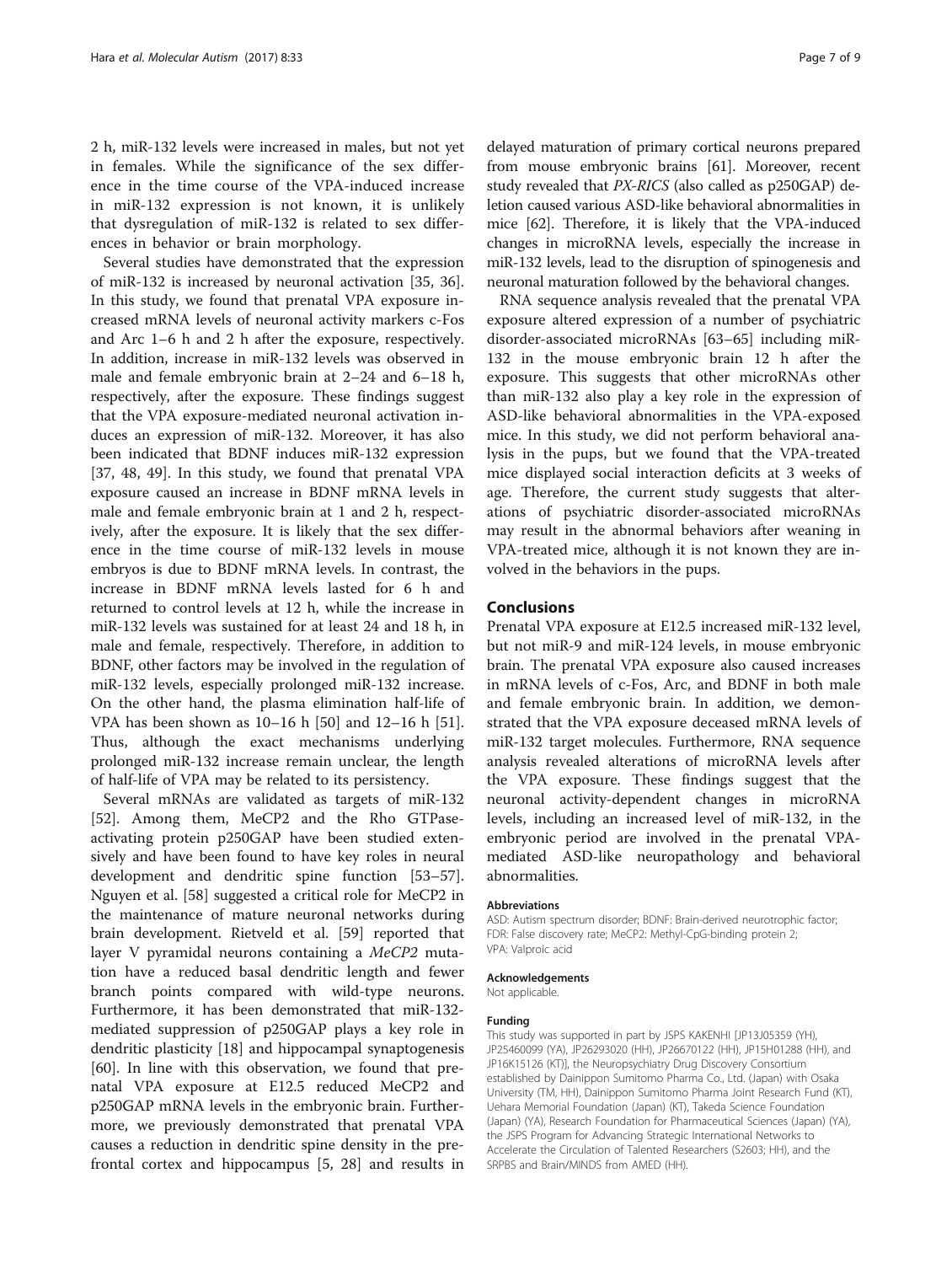#### <span id="page-7-0"></span>Availability of data and materials

The datasets used and/or analyzed during the current study are available from the corresponding author on reasonable request.

#### Authors' contributions

YH contributed to the study design, carried out the preparation of ASD model mice and qPCR experiments including RNA extraction, analyzed and interpreted the data, compiled all the figures, and wrote the manuscript. YA assisted with the statistical analysis, contributed to the data interpretation, and critically revised the manuscript. ET carried out qPCR experiments and analyzed the data. SH assisted with the preparation of the ASD model mice and participated in the preparation of the manuscript. TN and HH participated in the design and coordination of the study and critically revised the manuscript. TM contributed to the study concept and study design, interpreted the data, and critically revised the manuscript. KT conceived and supervised the study, participated in its design and coordination, contributed to the data analysis and interpretation, and co-wrote the manuscript. All authors have read and approved the final version of the manuscript.

#### Authors' information

Not applicable.

#### Competing interests

The authors declare that they have no competing interests.

#### Consent for publication

Not applicable.

#### Ethics approval

Animal studies have been approved by the Animal Care and Use Committee of the Graduate Schools of Pharmaceutical Sciences (AP-27-14) and Dentistry (AD-27-025-0), Osaka University.

#### Publisher's Note

Springer Nature remains neutral with regard to jurisdictional claims in published maps and institutional affiliations.

#### Author details

<sup>1</sup> Laboratory of Molecular Neuropharmacology, Graduate School of Pharmaceutical Sciences, Osaka University, 1-6 Yamadaoka, Suita, Osaka 565-0871, Japan. <sup>2</sup> Laboratory of Medicinal Pharmacology, Graduate School of Pharmaceutical Sciences, Osaka University, 1-6 Yamadaoka, Suita, Osaka 565-0871, Japan. <sup>3</sup>Department of Pharmacology, Graduate School of Dentistry, Osaka University, 1-8 Yamadaoka, Suita, Osaka 565-0871, Japan. 4 United Graduate School of Child Development, Osaka University, Kanazawa University, Hamamatsu University School of Medicine, Chiba University and University of Fukui, 2-2 Yamadaoka, Suita, Osaka 565-0871, Japan. <sup>5</sup>Division of Bioscience, Institute for Datability Science, Osaka University, 1-1 Yamadaoka, Suita, Osaka 565-0871, Japan.

#### Received: 1 August 2016 Accepted: 9 June 2017 Published online: 28 June 2017

#### References

- 1. Schneider T, Przewłocki R. Behavioral alterations in rats prenatally exposed to valproic acid: animal model of autism. Neuropsychopharmacology. 2005;30(1):80–9.
- 2. Wagner GC, Reuhl KR, Cheh M, McRae P, Halladay AK. A new neurobehavioral model of autism in mice: pre- and postnatal exposure to sodium valproate. J Autism Dev Disord. 2006;36(6):779–93.
- 3. Roullet FI, Lai JK, Foster JA. In utero exposure to valproic acid and autism—a current review of clinical and animal studies. Neurotoxicol Teratol. 2013;36:47–56.
- 4. Kataoka S, Takuma K, Hara Y, Maeda Y, Ago Y, Matsuda T. Autism-like behaviours with transient histone hyperacetylation in mice treated prenatally with valproic acid. Int J Neuropsychopharmacol. 2013;16(1):91–103.
- Takuma K, Hara Y, Kataoka S, Kawanai T, Maeda Y, Watanabe R, et al. Chronic treatment with valproic acid or sodium butyrate attenuates novel

object recognition deficits and hippocampal dendritic spine loss in a mouse model of autism. Pharmacol Biochem Behav. 2014;126:43–9.

- 6. Hara Y, Maeda Y, Kataoka S, Ago Y, Takuma K, Matsuda T. Effect of prenatal valproic acid exposure on cortical morphology in female mice. J Pharmacol Sci. 2012;118(4):543–6.
- 7. Huntzinger E, Izaurralde E. Gene silencing by microRNAs: contributions of translational repression and mRNA decay. Nat Rev Genet. 2011;12(2):99–110.
- 8. Pasquinelli AE. MicroRNAs and their targets: recognition, regulation and an emerging reciprocal relationship. Nat Rev Genet. 2012;13(4):271–82.
- 9. Volvert ML, Rogister F, Moonen G, Malgrange B, Nguyen L. MicroRNAs tune cerebral cortical neurogenesis. Cell Death Differ. 2012;19(10):1573–81.
- 10. Sun AX, Crabtree GR, Yoo AS. MicroRNAs: regulators of neuronal fate. Curr Opin Cell Biol. 2013;25(2):215–21.
- 11. Esteller M. Non-coding RNAs in human disease. Nat Rev Genet. 2011;12(12): 861–74.
- 12. Im HI, Kenny PJ. MicroRNAs in neuronal function and dysfunction. Trends Neurosci. 2012;35(5):325–34.
- 13. Geaghan M, Cairns MJ. MicroRNA and posttranscriptional dysregulation in psychiatry. Biol Psychiatry. 2015;78(4):231–9.
- 14. Wu H, Tao J, Chen PJ, Shahab A, Ge W, Hart RP, et al. Genome-wide analysis reveals methyl-CpG-binding protein 2-dependent regulation of microRNAs in a mouse model of Rett syndrome. Proc Natl Acad Sci U S A. 2010;107(42): 18161–6.
- 15. Mellios N, Woodson J, Garcia RI, Crawford B, Sharma J, Sheridan SD, et al. β2-Adrenergic receptor agonist ameliorates phenotypes and corrects microRNA-mediated IGF1 deficits in a mouse model of Rett syndrome. Proc Natl Acad Sci U S A. 2014;111(27):9947–52.
- 16. Liu T, Wan RP, Tang LJ, Liu SJ, Li HJ, Zhao QH, et al. A microRNA profile in Fmr1 knockout mice reveals microRNA expression alterations with possible roles in fragile X syndrome. Mol Neurobiol. 2015;51(3):1053–63.
- 17. Clovis YM, Enard W, Marinaro F, Huttner WB, De Pietri Tonelli D. Convergent repression of Foxp2 3′UTR by miR-9 and miR-132 in embryonic mouse neocortex: implications for radial migration of neurons. Development. 2012;139(18):3332–42.
- 18. Wayman GA, Davare M, Ando H, Fortin D, Varlamova O, Cheng HY, et al. An activity-regulated microRNA controls dendritic plasticity by down-regulating p250GAP. Proc Natl Acad Sci U S A. 2008;105(26):9093–8.
- 19. Mellios N, Sugihara H, Castro J, Banerjee A, Le C, Kumar A, et al. miR-132, an experience-dependent microRNA, is essential for visual cortex plasticity. Nat Neurosci. 2011;14(10):1240–2.
- 20. Hancock ML, Preitner N, Quan J, Flanagan JG. MicroRNA-132 is enriched in developing axons, locally regulates Rasa1 mRNA, and promotes axon extension. J Neurosci. 2014;34(1):66–78.
- 21. Yoshimura A, Numakawa T, Odaka H, Adachi N, Tamai Y, Kunugi H. Negative regulation of microRNA-132 in expression of synaptic proteins in neuronal differentiation of embryonic neural stem cells. Neurochem Int. 2016;97:26–33.
- 22. Miller BH, Zeier Z, Xi L, Lanz TA, Deng S, Strathmann J, et al. MicroRNA-132 dysregulation in schizophrenia has implications for both neurodevelopment and adult brain function. Proc Natl Acad Sci U S A. 2012;109(8):3125–30.
- 23. Walker RM, Rybka J, Anderson SM, Torrance HS, Boxall R, Sussmann JE, et al. Preliminary investigation of miRNA expression in individuals at high familial risk of bipolar disorder. J Psychiatr Res. 2015;62:48–55.
- 24. Liu Y, Yang X, Zhao L, Zhang J, Li T, Ma X. Increased miR-132 level is associated with visual memory dysfunction in patients with depression. Neuropsychiatr Dis Treat. 2016;12:2905–11.
- 25. De Pietri TD, Pulvers JN, Haffner C, Murchison EP, Hannon GJ, Huttner WB. miRNAs are essential for survival and differentiation of newborn neurons but not for expansion of neural progenitors during early neurogenesis in the mouse embryonic neocortex. Development. 2008;135(23):3911–21.
- 26. Shibata M, Kurokawa D, Nakao H, Ohmura T, Aizawa S. MicroRNA-9 modulates Cajal-Retzius cell differentiation by suppressing Foxg1 expression in mouse medial pallium. J Neurosci. 2008;28(41):10415–21.
- 27. Hara Y, Takuma K, Takano E, Katashiba K, Taruta A, Higashino K, et al. Reduced prefrontal dopaminergic activity in valproic acid-treated mouse autism model. Behav Brain Res. 2015;289:39–47.
- 28. Hara Y, Ago Y, Taruta A, Katashiba K, Hasebe S, Takano E, et al. Improvement by methylphenidate and atomoxetine of social interaction deficits and recognition memory impairment in a mouse model of valproic acidinduced autism. Autism Res. 2016;9:926–39.